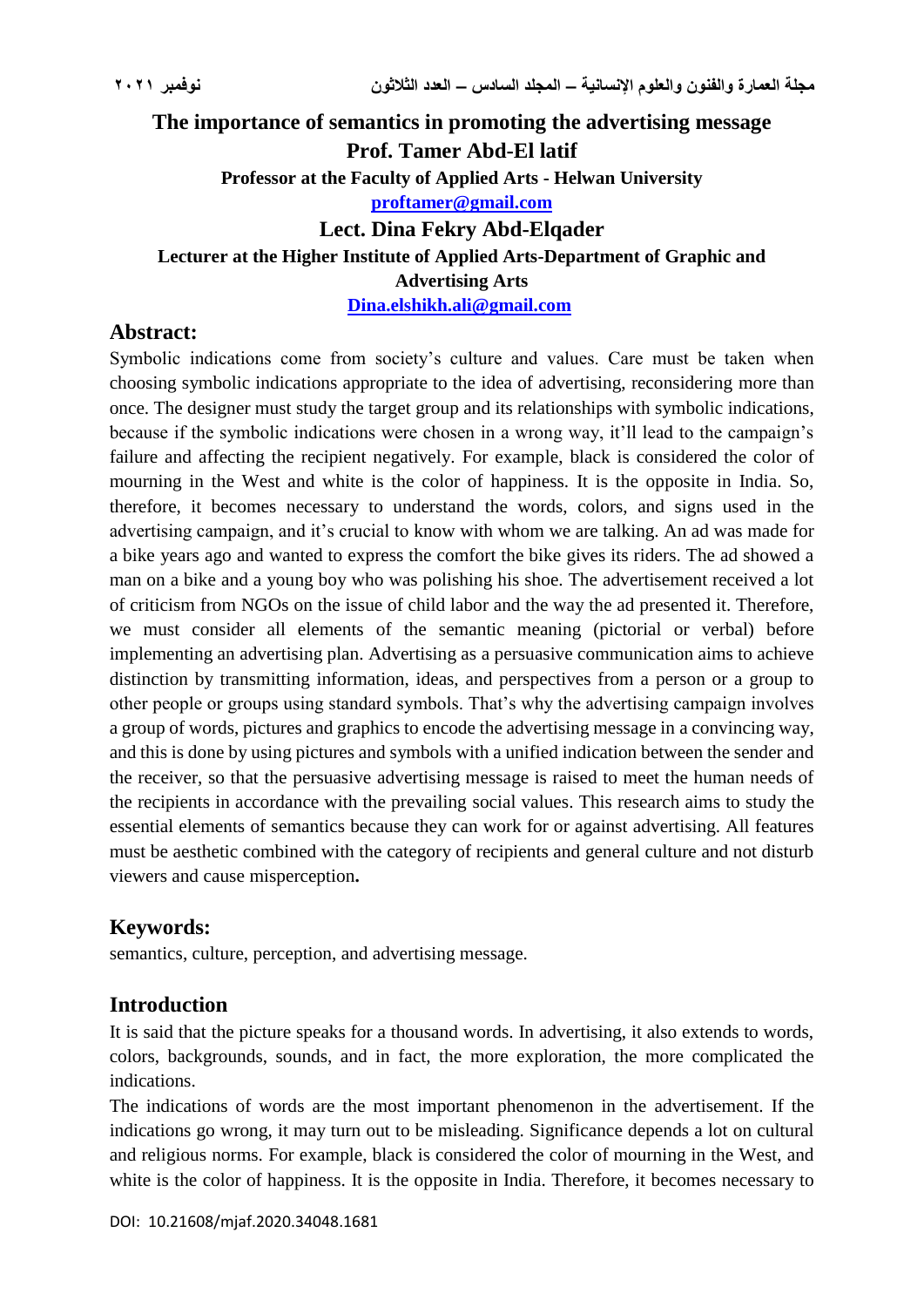understand the words, colors and signs used in this part of the world, and they are very sensitive. We must realize who we are talking to. An ad was made for a bike years ago and it wanted to express the comfort the bike gives its riders. The ad showed a man on a bike and a little boy polishing his shoes. The announcement received a lot of criticism from NGOs about the issue of child labor and the way the ad brought it up. We must consider all elements of the semantic meaning (pictorial or verbal) before implementing an advertising plan.

It is important to understand that the basic elements of semantics can work for or against advertising. It only works well when all features are aesthetic and do not bother viewers. The simplest ads are those that carry the strongest connotations and are remembered by the recipient for a longer period.

### **Research problem**

How to choose the appropriate semantic elements to reach an effective response of the recipient when presenting the idea and enhance the mental image of the advertiser in the recipient in the affirmative and not in the negative?

### **Reasons for choosing the research topic**

Advertisers are driven to use semantic meanings to reach creativity without properly checking semantic meanings.

#### **Research aims**

Investing semantic elements in creating correct design ideas and reaching an interactive response that affects the recipient.

#### **Research hypotheses**

The research assumes that investing semantic elements in inventing design ideas correctly through studying the elements and the recipient category, these advertisements become effective for the recipient and enhances his mental image towards the product or service.

#### **Research limits**

Objective limits: are limited to the various advertising methods that rely on symbolic indications in dealing with the design idea.

Time limits: from 2010 to the end of the research.

Spatial boundaries: represented in studying examples of local designs that have been used for the indicative elements in advertising

#### **Research methodology**

The research follows the descriptive method, with an analysis of samples of ads in the Egyptian market that depend on the use of semantic elements.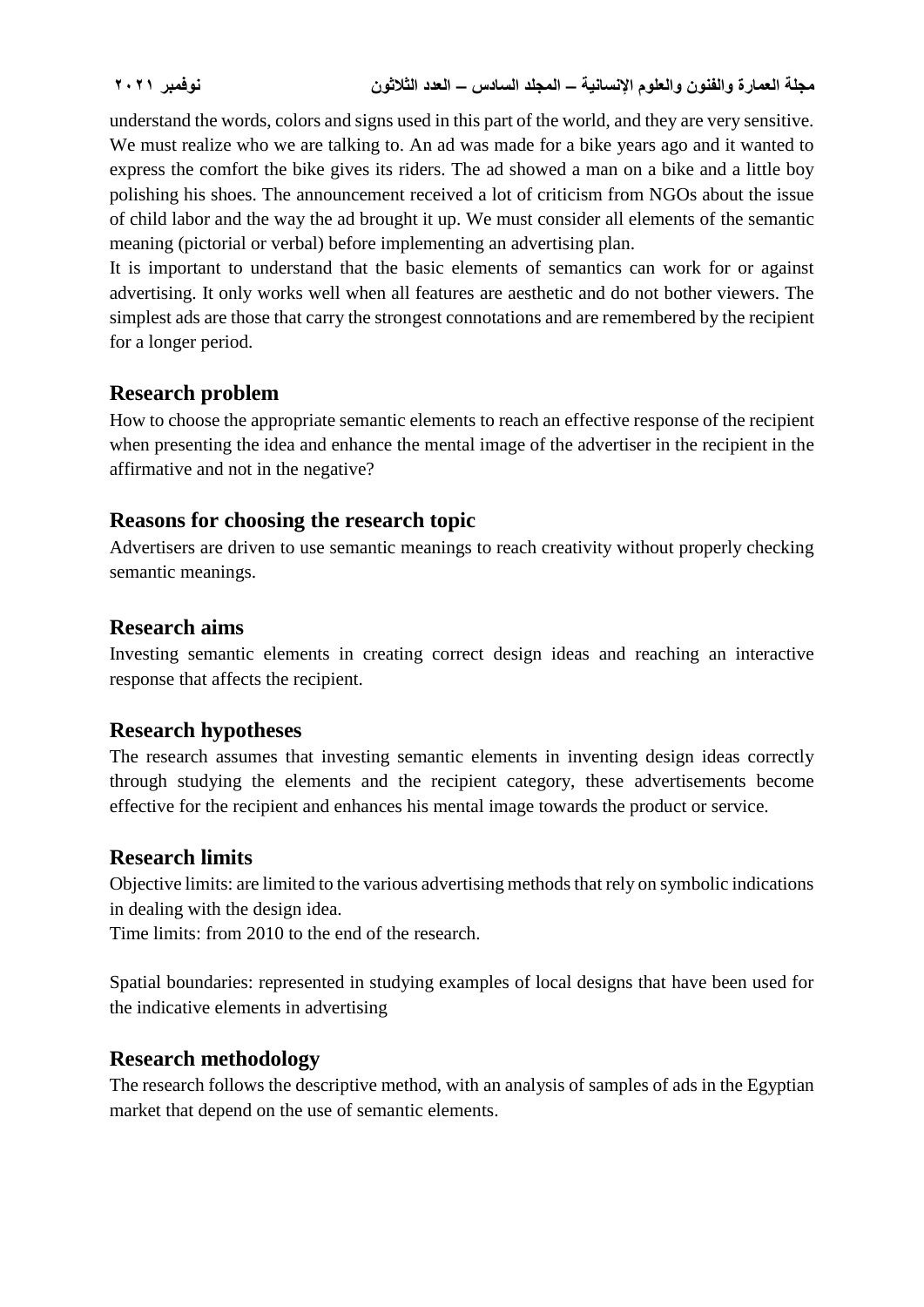## **Research terms**

Symbolic connotation: It is not just an alternative sign that we respond to itself as if it were the original, but rather it calls for our own perception and our previous experience about things, not things themselves.

Culture: shared knowledge systems through relatively large groups of recipients.

Perception: According to the theory of gestalt, perception is the perception of the mental process in which knowledge of the outside world is affected by sensory stimuli.

Cognition means giving meaning and an indication of what our senses and feelings convey to us.

## **Theoretical framework**

Advertising campaigns are based primarily on the idea of the ad and are the creative reason behind the solution. The concept defines the resulting message of what it says and how it is designed. Although the concept or idea may be general, it is essential. In general, the idea is what drives design decisions, which are the method of composition and the reason for choosing images or types of fonts or printed letters and the reason for choosing a color group. The idea sets the framework for all design decisions, and the idea of advertising is expressed visually and verbally through the creation, selection, integration, use, and arrangement of visual, verbal, and written elements.

The symbol may be a picture, a sign, a sign, or a word, but it indicates a cognitive connotation or a specific meaning. The symbol is sociologically something that replaces something else, and any symbol must have three elements:

1- Refers to: It is the thing that replaces something else.

2- Signified: The signifier replaces it.

3- The significance: the relationship between the signifier and the signified.

Social symbols come in a customary relationship with their connotations, and this is what imposes the existence of a fourth element of the symbol, which is the code, determining the relationship between the signifier and the signified, and this element must be known to the target group.

Symbolic indications come from the culture and values of society and therefore care must be taken when selecting symbolic indications appropriate for the idea of advertising to be reconsidered more than once. The designer must study the target group and its relationship to the proposed symbolic indications because the error in choosing the symbolic indication leads to failure in the advertising campaign and negatively affects the recipient.

For example, black is considered the color of mourning in the West, and white is the color of happiness. It is the opposite in India. Therefore, it becomes necessary to understand the words, colors and signs used in this part of the world, and they are very sensitive. We must realize who we are talking to. An ad was made for a bike years ago and it wanted to express the comfort the bike gives its riders. The ad showed a man on a bike and a little boy polishing his shoes. The announcement received a lot of criticism from NGOs about the issue of child labor and the way the ad brought it up. We must consider all elements of the semantic meaning (pictorial or verbal) before implementing an advertising plan.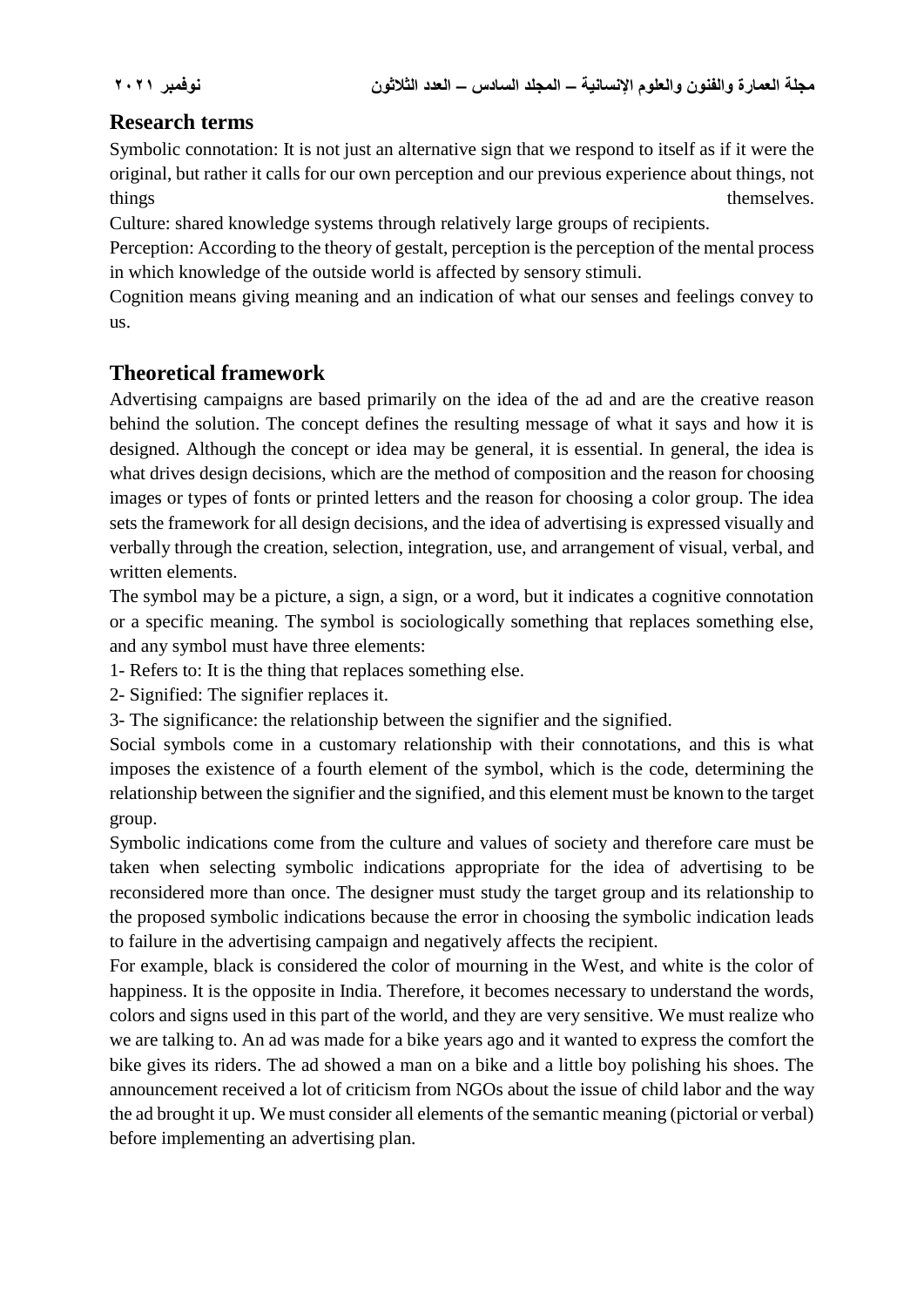Hence the role of different visual stimuli, such as static and animated graphics, pictures and video clips that work to attract the recipient and the growth of mental processes for him through noticing and distinguishing things, knowing their visual characteristics, and identifying the relationships between parts of the scene in order to discover their content and compare their components in terms of similarities and differences in addition to conclusion, description, reasoning, and right thinking.

## **The concept of visual culture**

The term visual culture appeared for the first time in 1969 at the hands of (John Debies), and since then until the present time, the definitions of the concept of visual culture have multiplied, and the following are the most important points:

1- "The person visually educated is the person who is able to obtain meaning from what he sees and is able to communicate the meaning to others through the images he produces." 2- "Visual culture is an acquired ability to interpret visual messages accurately and to create such messages."

From the previous definitions, it is clear that the visual culture is a group of acquired visual skills that a person learns through his daily life, his experiences and his circle of knowledge, and that the visual culture differs from one person to another, and therefore the advertising designer must determine the target group of the advertisement and determine the level of the visual culture they have to provide the appropriate visual image in an advertising message to ensure the successful operation of the recipient's understanding of the visual image at hand.

## **Visual thinking in advertising**

Visual thinking networks are one of the modern strategies that rely on visual thinking that originated mainly in the field of art. They are conceptual networks to represent relationships symbolically, verbally or figuratively to improve the recipient's assimilation in order to build meaningful knowledge based on clarifying the relationships between the elements of advertising design and the recipient's perception of the overall picture.

To achieve persuasion, the declaration must fulfill two main conditions:

1- The advertising message should be easy to understand and not complicated, although it is indirect and needs to be deciphered by the rhetorical code.

2 - Employing the elements of exaggeration and strangeness with advertising as one of the elements that attract the recipient's attention to reflect on the presented message and the forms behind the targeted meanings.

#### **Second: the analytical framework (ads from campaigns)**

**Campaign number 1**



Demonstrates an ad campaign for Pattex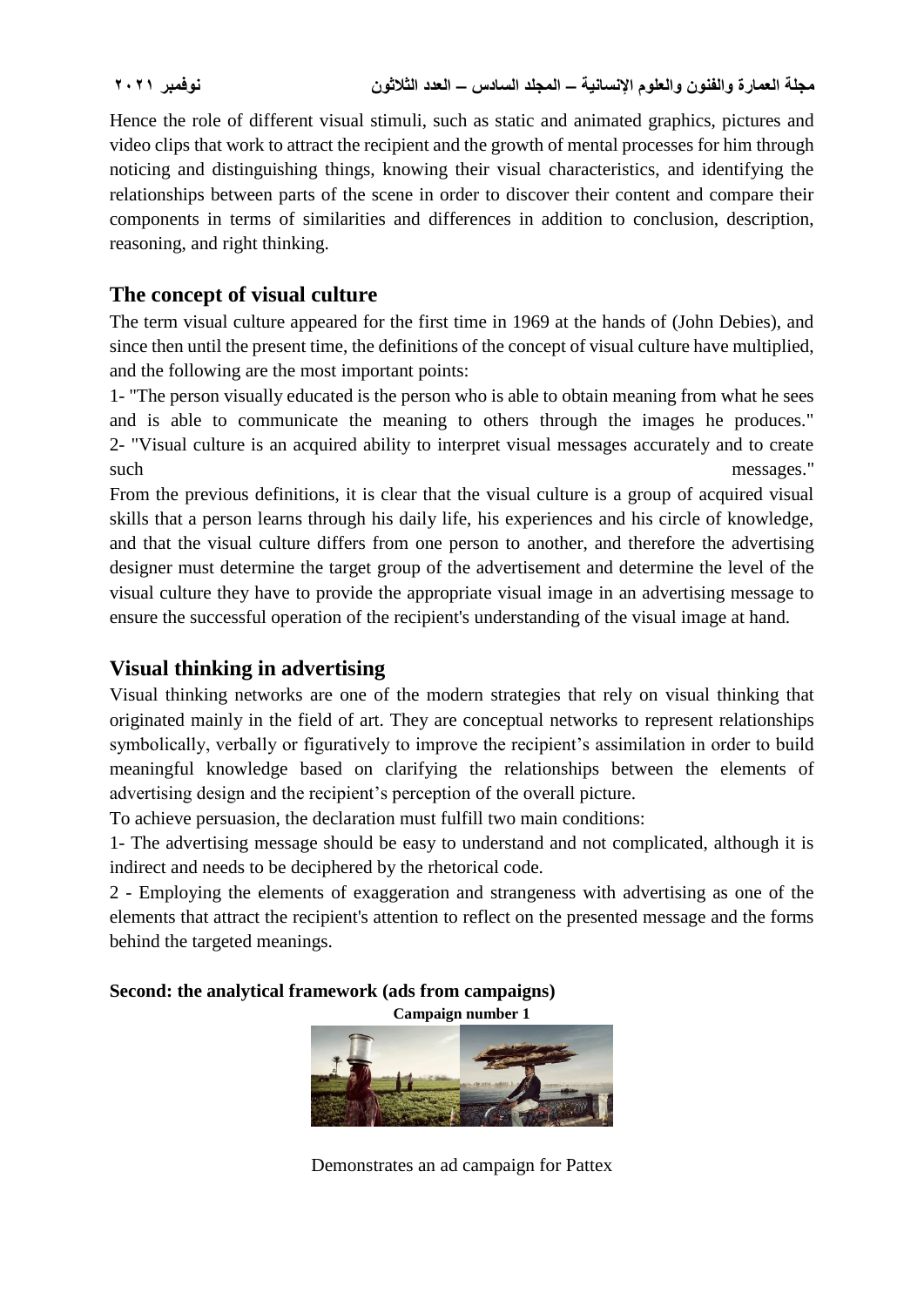| <b>Advertising</b> | Pattex                                                                        |
|--------------------|-------------------------------------------------------------------------------|
| company            |                                                                               |
| of<br>Date         | March 2010                                                                    |
| publication        |                                                                               |
| <b>Product or</b>  | Glue                                                                          |
| service            |                                                                               |
| <b>Idea</b>        | In this ad, the designer wanted to express the strength of the product in the |
|                    | stability of things, so he used daily scenes that you can see in the Egyptian |
|                    | street continuously to express the product in a comic way.                    |
| <b>Analysis</b>    | The designer was unsuccessful in choosing the significance, as it was         |
|                    | subjected to great criticism from the recipients, as the recipient repelled   |
|                    | the use of the adhesive on the head.                                          |
|                    | On the other hand, the significance came counter to the meaning, as the       |
|                    | Egyptians can do these things and control and fix them without using the      |
|                    | product, which led to the opposite sign, which is the lack of importance of   |
|                    | using the product.                                                            |

## **References:**

ĺ

-1aldiridi , 'iibtihaj hafiz , tanmiat altafkir mawara' almaerifii bi'iistikhdam aldilalat fi alsama' , manshur manshur bimijalih aleimarah walfunun aleadad alsaabie eashar , s 3 , 2019

-2alqadah , ealaa (muhamadielaa) , ahimiat al'iidrak fi taeziz wajihat tasmim al'iielan almatbue , jamieat al'uskandariat , almutamar walmaerid alduwaliu lifunun alhasub walwasayit alraqamiat , kualalambur malizia s 12.13 , yanayir 2016

-Talqutb, maysun muhamad, eabdalkarim, limya', alsharae, hasaan, muashir, manshur, majaluh alfunun , aleadad althaani eashar , aljuz' al'awal , s 620 , 2018

' -4iibrahim , eabdallah ealaa muhamad: faeilayh 'iistikhdam 'iisharat altafkir albasarii fi aleulum watanamiyh almustawayat almaerifiat wamaharat altafkir albasarii ladaa altulaab almarhalat almutawasitatu. almutamar aleilmiu aleashir kuliyat altarbiat , almujalad al'awal jamieuh eayn shams s 9 , 2006

-5husayn , samir muhamad , takhtit alrihlat , ealam alkutub , alqahirat , s 14-1993

-Veabdalraaziq, tamir eabd allatifi- tafeil dawr almuthirat albasariat fi takwin alsuwarih aldhihniati.

-7eabd alrawuwf , tariq , almasri , 'iihab eisi: altafkir albasariu (mafhumuh - maharatuh - 'iistiratijiathu) , almajmueuh alearabiah liltadrib walnashr , alqahirat s 135-136-2016

-8farahat , aihmad ramadan muhamad , ainmat aldaem bi'iistikhdam al'iidhn altafaeilayh wa'atharuha altafkir albasariu , majistir , s 85 , 2015

-9qahfaz , wafa' - al'iistimalat al'iiqnaeiat fi al'iielanat altijariat fi jaridat alshuruq alyawmiat , jamieuh alearabiu altabasiy , kuliyat aleulum al'iinsaniat al'iijtimaeiat , s 30 , 2016

-1. eabdaleaziz, yasir muhamad alsaadiq, althaqafat albasariat wairtibatuha bitaelim altasmim , kuliyat alfunun altatbiqiat , jamieuh hulwan , s 5 , bahth manshur 1 aiktubar 2015

-1 [/30582583/5/books/org.hindawi.www://https](https://www.hindawi.org/books/30582583/5/) يوم السبت 2020/1/21 الساعه الثانية صباحا

 الساعه 2020/6/1 االثنين يوم [https://www.adsoftheworld.com/media/print/el\\_sallab\\_woodpecker](https://www.adsoftheworld.com/media/print/el_sallab_woodpecker%20يوم%20الاثنين%201/6/2020) -2 ĺ 6 صباحا